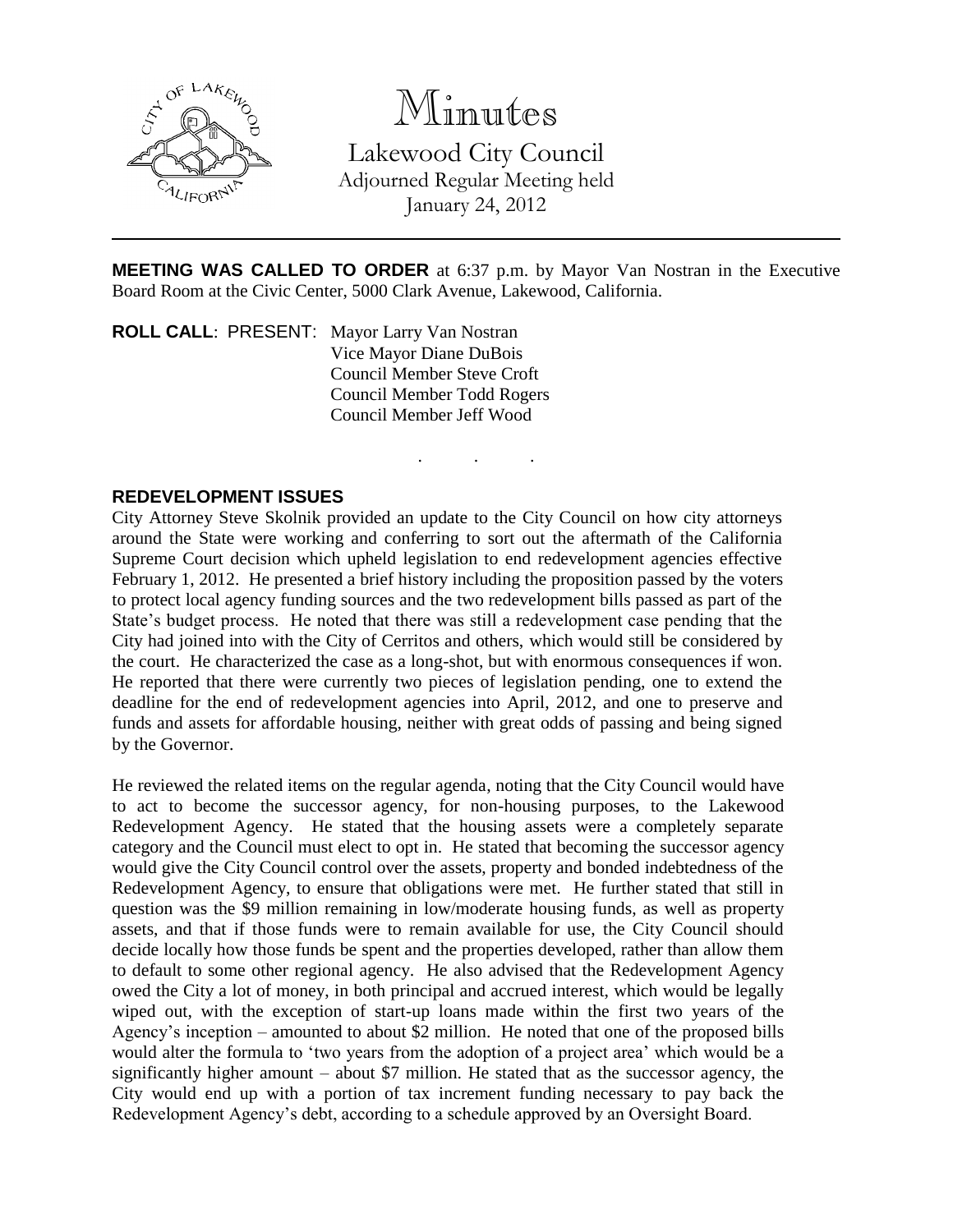City Council Minutes January 24, 2012 Page 2

## **REDEVELOPMENT ISSUES** - Continued

Responding to questions from Vice Mayor DuBois and Council Member Rogers, Administrative Services Director Diane Perkin stated that over time, the amount not recoverable by the City would total about \$30 million, \$16 million in principal.

City Manager Howard Chambers stated that due to a few well publicized abuses, many in Sacramento were oblivious or not interested in the fact that legitimate debt existed between cities and their redevelopment agencies.

Vice Mayor DuBois inquired if those assets just dropped off the City's books. Ms. Perkin confirmed that they would, but noted that although it would reduce the fund balance, it was not funding that had been counted on in order to support ongoing programs.

The City Manager stated that the hit to the City for the remainder of FY2011-12, was estimated in the range of \$200,000 to \$450,000.

Ms. Perkin responded to Council Member Rogers' question by stating that their estimate at this time, was \$2 million annually. The City Attorney advised that included the funding for low/moderate housing activities, and that if no funds were made available for housing activities, those activities could be cut.

The City Attorney also advised that the successor agency was entitled to an annual administrative budget of \$250,000, which could only be utilized for staff support.

The City Attorney advised Mayor Van Nostran that the City, as successor agency, would continue to receive property tax increment to pay for the bonded indebtedness of the Agency.

In response to a question from Vice Mayor DuBois regarding the Oversight Board, the City Attorney reviewed the proposed composition of the Board, which would include City appointees, as well as appointees from the school district, fire district, community college district, and the County Supervisor's office. He noted that the Board was slated to be in place by May 1.

In response to a question from Council Member Croft, the City Attorney stated the Oversight Board could well become a bureaucratic nightmare as there was no compensation for the members, no staff and no legal counsel.

. . .

## **HOUSING ELEMENT PROGRAM IMPLEMENTATION ORDINANCE**

Community Development Director Sonia Southwell gave a brief presentation based on her memo in the agenda and stated that as part of the process for the State to approve the City's Housing Element of the General Plan, the State was requiring several changes to the City's development standards. She displayed slides showing the new regulations and what parts of the City would be affected. She noted that some of the new regulations, such as second units and guest houses, were already allowed in the City, pursuant to State law. The main purpose of the ordinance was to set into the Lakewood Municipal Code, specific development standards and appropriate zones for uses.